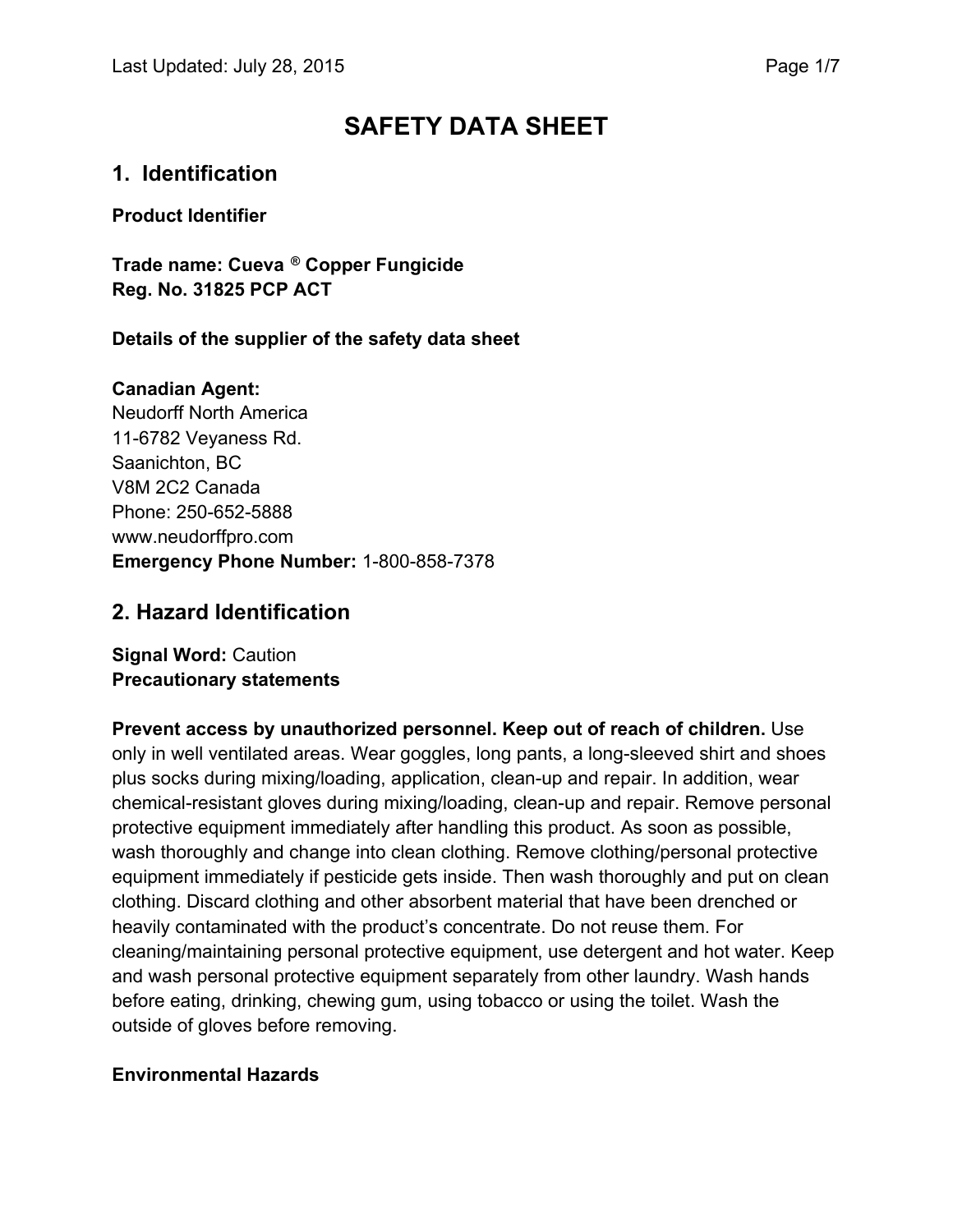TOXIC to birds, small wild mammals and aquatic organisms. To reduce runoff from treated areas into aquatic habitats avoid application to areas with a moderate to steep slope, compacted soil or clay. Avoid application when heavy rain is forecast. Contamination of aquatic areas as a result of runoff may be reduced by including a vegetative strip between the treated area and the edge of the water body.

#### **Classification system: NFPA ratings (scale 0-4)**



### **HMIS-ratings (scale 0-4)**



## **3. Composition/information on ingredients**

#### **Chemical characterization: Mixture**

| <b>Hazardous Components</b> |                          |                           |
|-----------------------------|--------------------------|---------------------------|
| <b>Components</b>           | $\%$ (w/w)               | <b>Hazard Information</b> |
| <b>None</b>                 | $\overline{\phantom{0}}$ | $\overline{\phantom{0}}$  |

## **4. First-Aid Measure**

### **Description of first aid measures**

**Inhalation:** Move victim to fresh air. Administer oxygen if breathing is difficult. Give artificial respiration if victim is not breathing.

**Skin:** In case of contact with substance, immediately flush skin with running water for at least 20 minutes. Wash skin with soap and water. Take off contaminated clothing and was before reuse. If skin irritation occurs: Get medical advice/attention.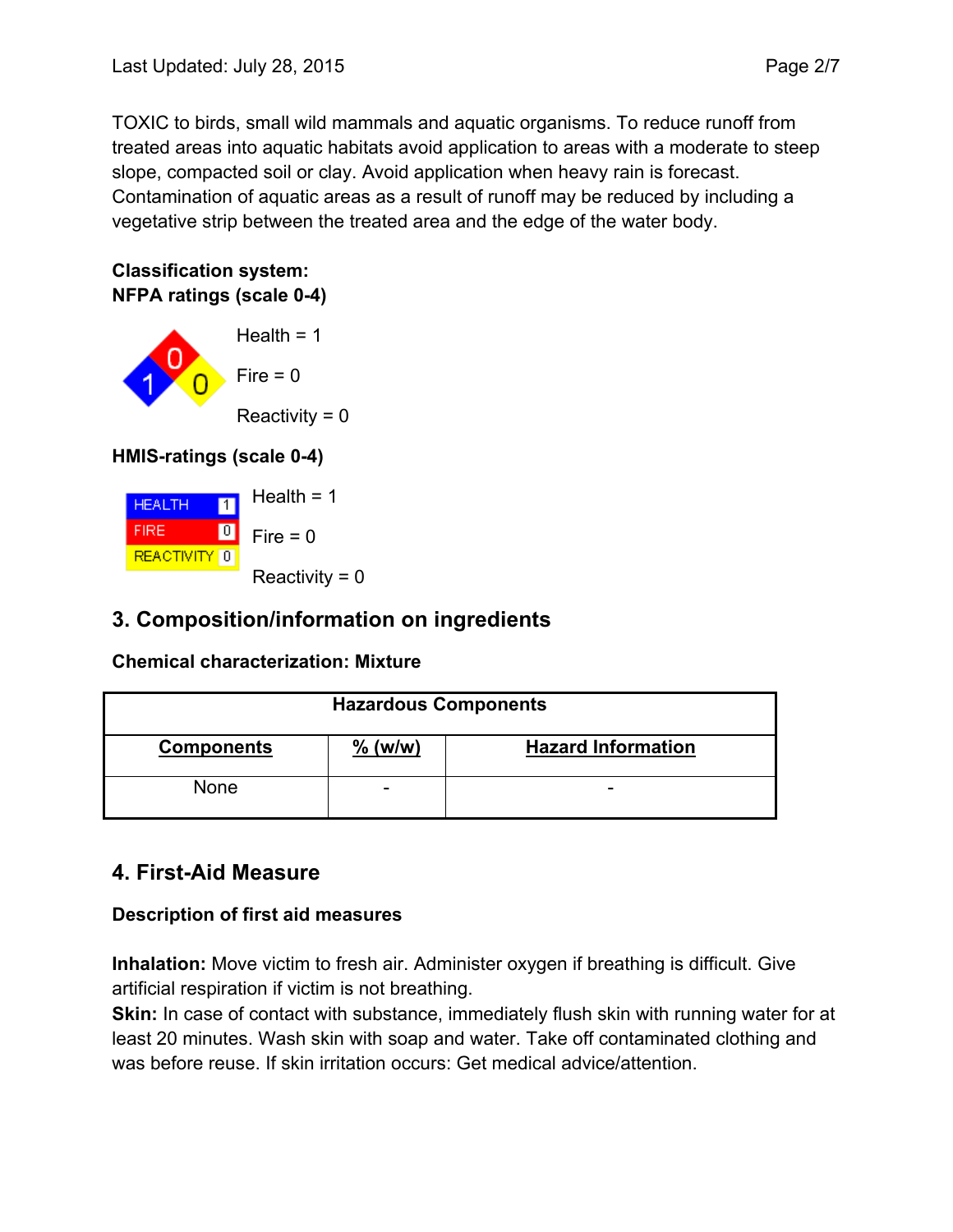**Eye:** If in eyes: Rinse cautiously with water for several minutes. Remove contact lenses, if present and easy to do. Continue rinsing. If eye irritation persists: Get medical advice/attention.

**Ingestion:** Do not induce vomiting. If person is drowsy or unconscious and vomiting, place on the left side with head down. Seek medical attention.

**Most important symptoms and effects, both acute and delayed**  No further relevant information available

**Indication of any immediate medical attention and special treatment needed.**  No further relevant information available.

## **5. Fire-Fighting Measures**

### **Extinguishing media**

**Suitable Extinguishing Media:** Regular foam, carbon dioxide, dry chemical, water. **Special hazards arising from the substance or mixture:** No further relevant information available.

#### **Advice for firefighters**

**Protective equipment:** No special measures required.

### **6. Accidental Release Measures**

#### **Personal precautions, protective equipment and emergency procedures**

**Personal precautions:** Wear appropriate protective equipment. Do not touch or walk through spilled material. Do not touch damaged containers or spilled material unless wearing appropriate protective clothing. **Environmental precautions:** Avoid run off to waterways and sewers

#### **Methods and material for containment and cleaning up**

**Containment/Clean-Up Measures:** Stop leak if can do it without risk. Absorb or cover with dry earth, sand or other absorbent materials and transfer to containers. .

## **7. Handling and Storage**

#### **Precautions for safe handling**

**Handling:** No special precautions are necessary if used correctly.

#### **Conditions for safe storage, including any incompatibilities**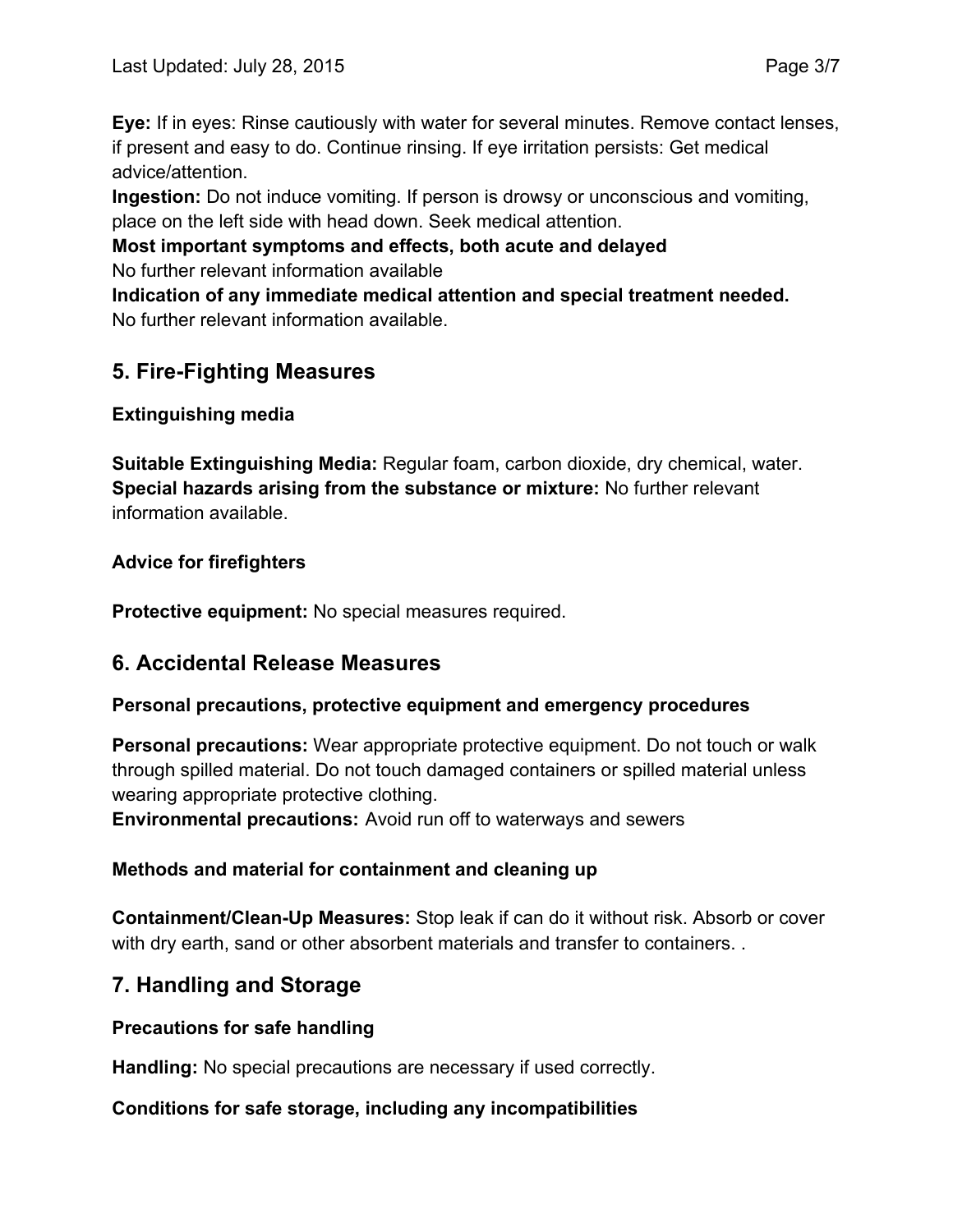**Storage:** Store in ambient temperature, well-ventilated place away from excessive heat. Keep container closed when not in use. Keep away from incompatible materials. **Incompatible Materials:** Strong oxidizing agents or acids

## **8. Exposure Controls/Personal Protection**

#### **Control Parameters**

**Components with limited values that require monitoring at the workplace:** Not required.

#### **Exposure controls**

**Personal Protective Equipment** 



#### **Pictograms:**

**Respiratory:** In case of insufficient ventilation, wear suitable respiratory equipment. Follow the OSHA respirator regulations found in 26 CFR 1910.134. Use a NIOSH/MSHA approved respirator if exposure limits are exceeded or symptoms are experienced.

**Eye/Face:** Wear safety goggles

**Hands:** Wear protective gloves

**Skin/Body:** Where extensive dermal exposure may be expected, either a chemical suit or a chemical apron will be needed.

**General Industrial Hygiene Considerations:** Handle in accordance with good industrial hygiene and safety practice. Wash thoroughly with soap and water after handling and before eating, or drinking. Safety shower and eye wash should be available close to work areas.

**Environmental Exposure Controls:** Follow best practice for site management and disposal of waste. Avoid release to the environment.

## **9. Physical and Chemical Properties**

**Appearance:** Blue liquid **Odor: Fatty odor pH:** 6.50 ± 1.50 **Boiling Point:** Not determined **Melting Point:** Not determined **Flash Point:** Non combustible **Flammability:** Product is not flammable **Decomposition Temperature:** Not determined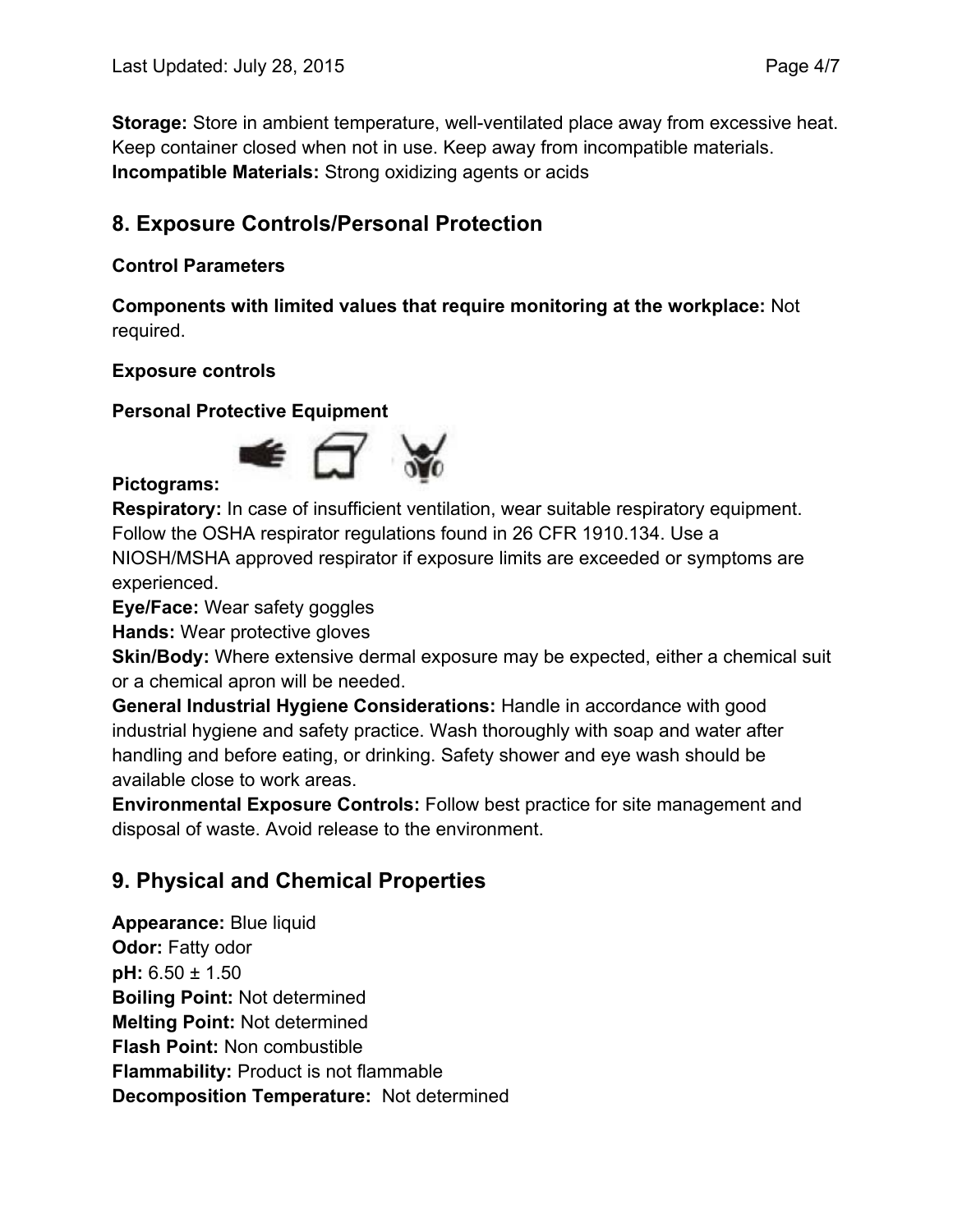**Heat of Decomposition:** Not determined **Danger of Explosion:** Product does not present an explosion hazard **Upper explosion limits:** Not determined **Lower explosion limits:** Not determined **Vapor Pressure:** Not applicable **Vapor Density:** Not applicable **Evaporation Rate:** Not applicable **Density @ 20ºC (68°F):** 1.05 ± 0.02 g/mL **Water Solubility:** Dispersible in water **Partition coefficient (n-octanol/water):** Not determined **Viscosity:** 300 ± 200 cPs (Brookfield LVF)

## **10. Stability and Reactivity**

**Reactivity:** No dangerous reaction known under conditions of normal use. **Chemical Stability:** Stable under normal temperatures and pressures. **Possibility of Hazardous Reactions:** No dangerous reactions known. **Conditions to avoid:** Exposure to excessive heat. **Incompatible Materials:** Strong oxidizing agents or acids **Hazardous Decomposition Products:** CO2 and CO may be evolved during burning

## **11. Toxicological Information**

#### **Information on toxicological effects**

**Acute toxicity:** LD<sub>50</sub> (oral) (rat)>2000 mg/kg; LD<sub>50</sub> (dermal) >2000 mg/kg

#### **Routes of Entry**

**Skin:** Slight irritant. **Eyes:** Causes slight irritation (reversible) **Ingestion:** May cause cramps or nausea. **Inhalation:** Slight irritant.

#### **Carcinogenic Categories**

**IARC (International Agency for Research on Cancer):** Substance is not listed **NTP (National Toxicology Program):** Substance is not listed

## **12. Ecological Information**

**Toxicity:** No further relevant information available.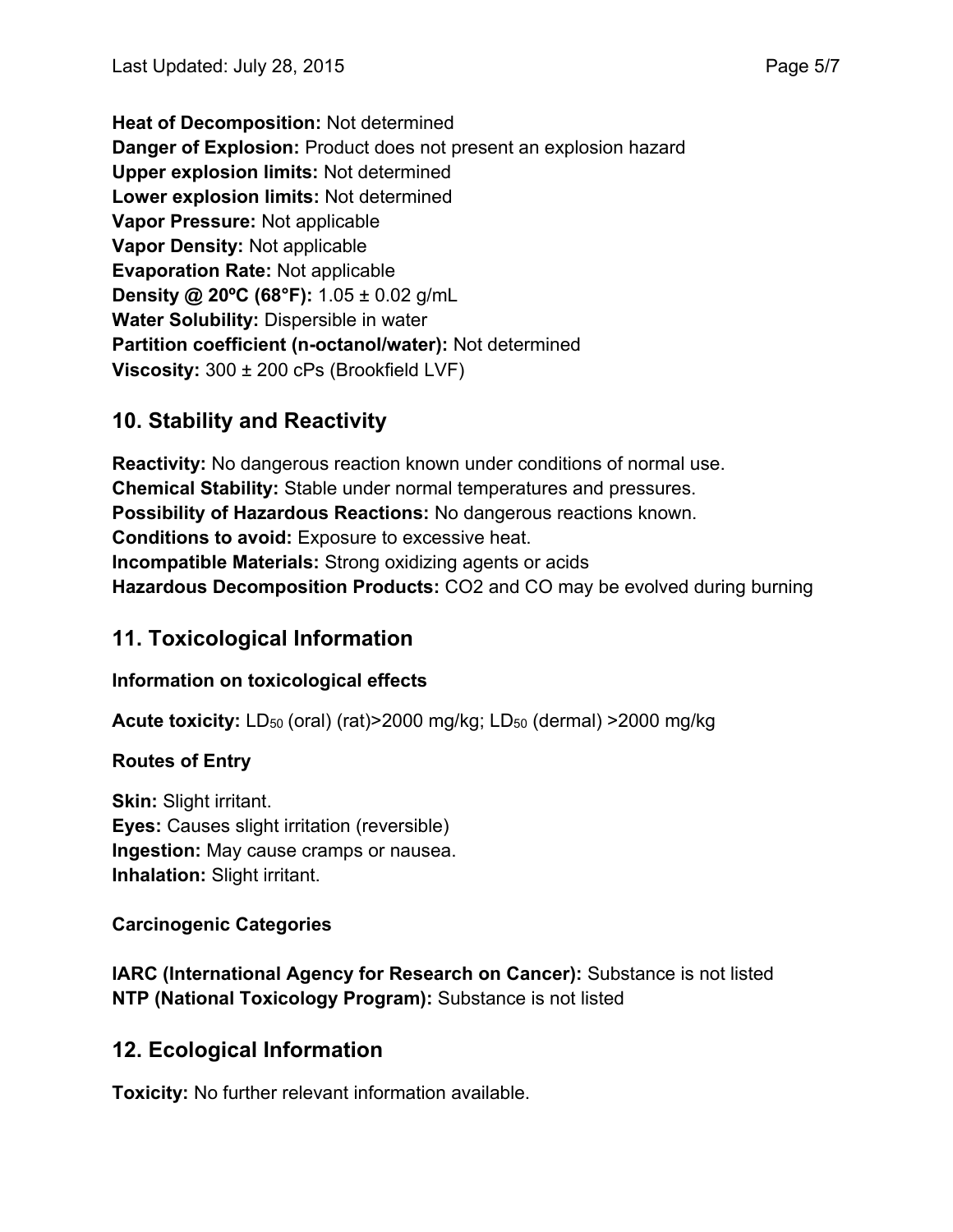**Persistence and Degradability:** No further relevant information available. **Mobility in Soil:** No further relevant information available. **Other Adverse Effects:** No studies have been found

### **13. Disposal Considerations**

#### **Waste Treatment Methods**

**Product Waste:** Dispose of content and/or container in accordance with local, regional, national, and/or international regulations

**Packaging Waste:** Dispose of content and/or container in accordance with local, regional, national, and/or international regulations

## **14. Transport Information**

**DOT Classification:** Not regulated by US DOT Highway regulations. **U.S. Surface Freight Classification:** NMFC item 155050, LTL Class: 70 Fungicide **UN Number:** Non-Hazardous. Not regulated. **IMDG Class (sea):** Non-Hazardous. Not regulated. **IATA Class (air):** Non-Hazardous. Not regulated. **Marine Pollutant:** No. **Packing Group:** Not regulated. **Hazard Label(s):** Non-Hazardous. Not regulated. **ADR Class (road):** Not regulated. **Proper Shipping Name(s):** Not regulated. **Reportable Quantity:** None

## **15. Regulatory Information**

**Safety, Health, and Environmental Regulations/Legislation Specific for the Substance or Mixture** 

**SARA:** N/A **Section 355 (Extremely Hazardous Substance):** Substance is not listed. **Section 313 (Specific Toxic Chemical Listings):** Substance is not listed. **TSCA (Toxic Substance Control Act):** Substance is not listed.

**Proposition 65** 

**Chemicals Known to Cause Cancer:** Substance is not listed. **Chemicals Known to Cause Reproductive Toxicity for Females:** Substance is not listed.